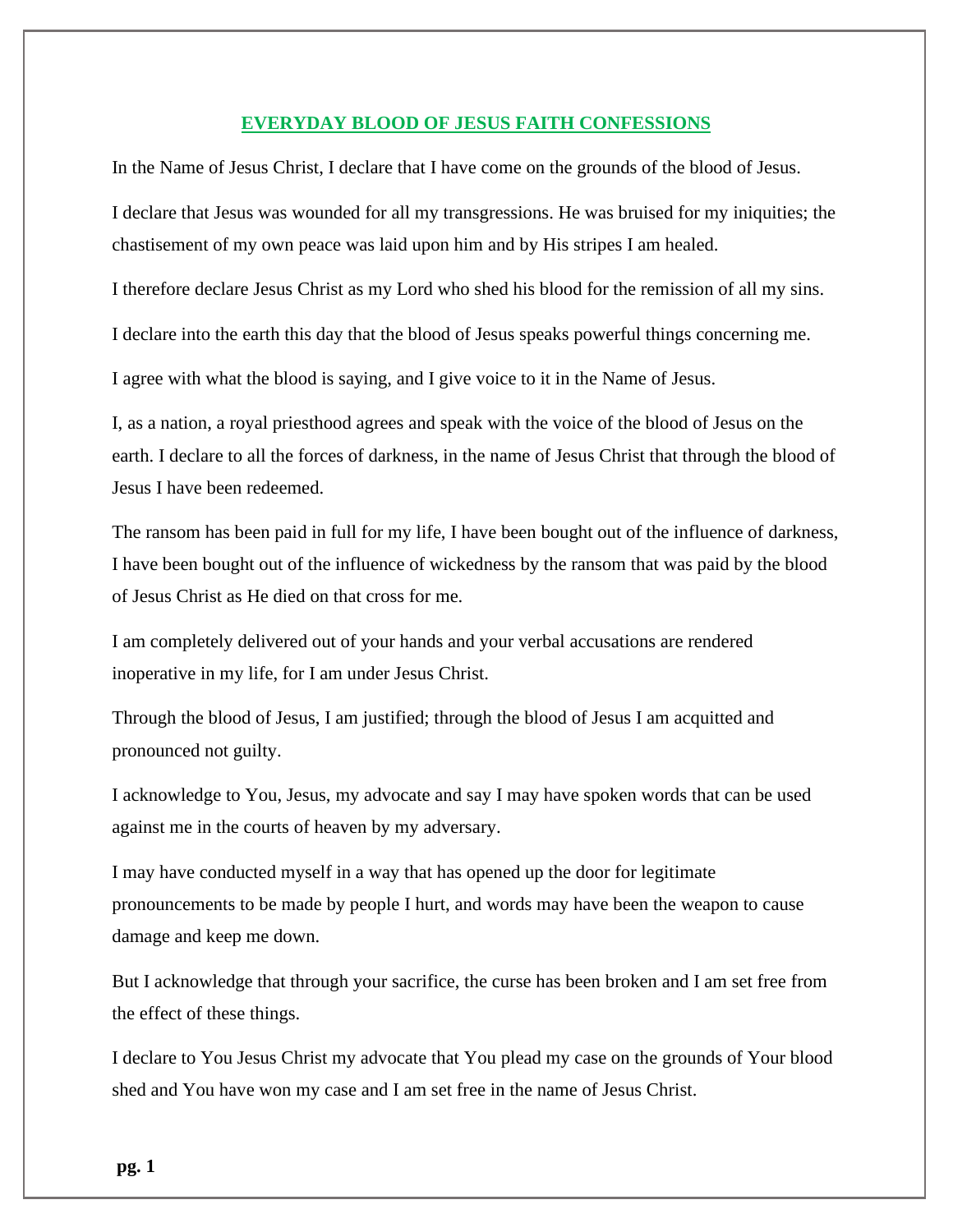I am therefore separated from the influence and consequence of any negative word spoken by me concerning my life or spoken by others into my life.

Every imagination or word spoken in secret against my progress is nullified and I reverse it's effects this moment such that it turns out for my progress.

I declare in the name of Jesus Christ of Nazareth; all those words now drop dead unfulfilled in the name of Jesus.

Anything that has been said into my family by the wrongdoing of the head of the family or previous heads of the family through which a door may have been opened to make a pronouncement into my family,

I declare this moment as priest in this family that the effect of these words are broken over my family by the sacrifice of Jesus and my entire family is set free in the name of Jesus Christ.

I stand on the blood of Jesus and renounce my rights to afflict any person who has offended me with words that will hurt or damage their lives. I forgive and release them in Jesus name.

I declare in the name of Jesus, this is my judgment concerning them, those who have desired to swallow me up with their words according to the law of scripture, they are very far away from me and their words and imaginations have no effect on my life in the name of Jesus.

You have prepared a table for me in the presence of my enemies and you have anointed my head with oil and my cup runs over in spite of their presence I make satisfactory and unhindered progress.

I declare in the name of Jesus Christ of Nazareth and speak to any demons that may have gained entrance into any part of my life to keep me down by reason of words that I might have spoken or words that others have spoken to control that aspect of my life, I bring you under divine judgment.

I say for as much as I am a partaker of flesh and blood, Jesus took part of the same and destroyed you that had the power of death and set me at liberty.